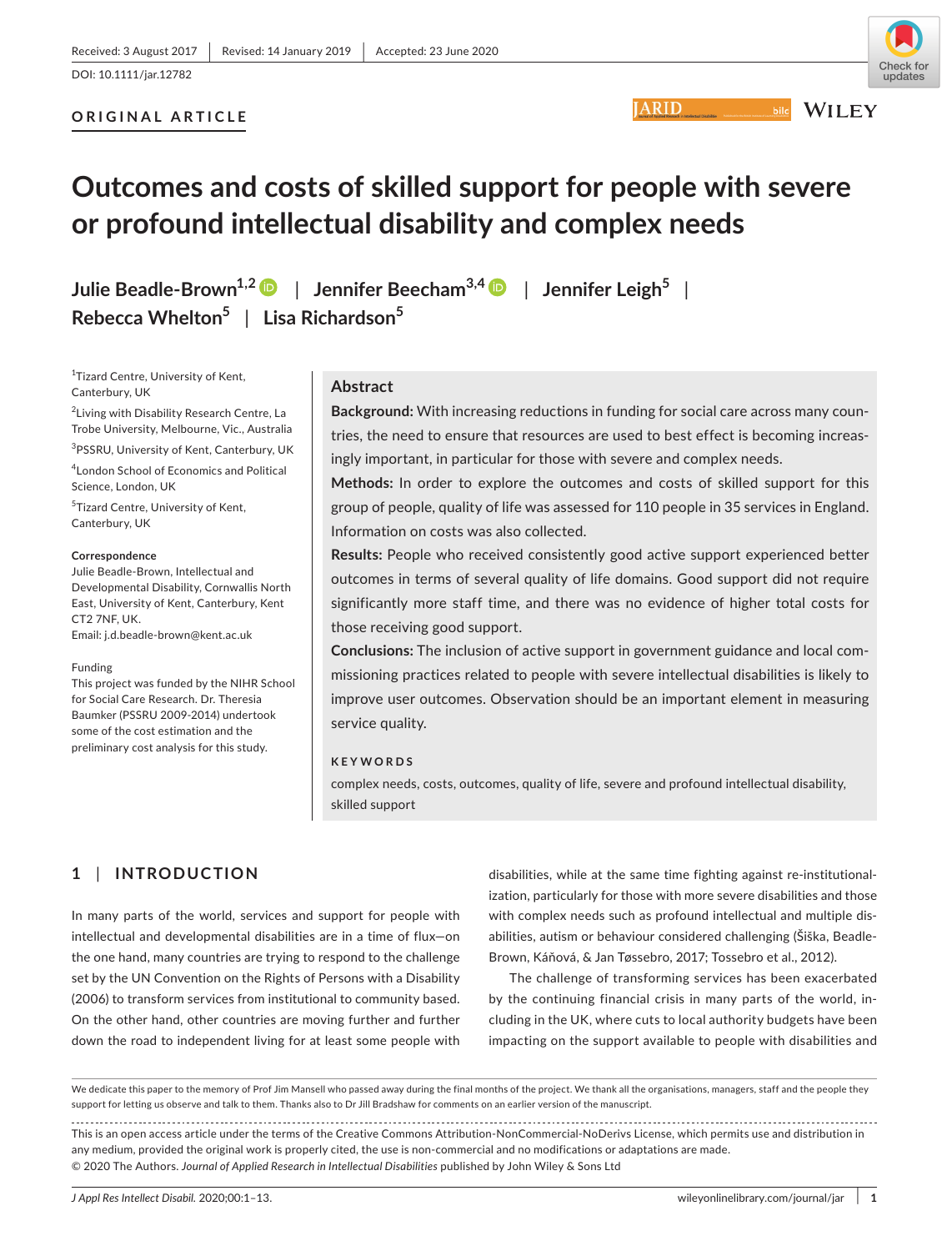**2** | **WILEY-** *ARID* 

their families (Carter, 2015). There has been a trend in England for small services, which were generally of better quality, to be the worst hit by cuts (CQC, 2016). This means that finding ways to use the resources available to maximum effect becomes increasingly more important.

In the UK, the other element that has been important is the Transforming Care agenda (Department of Health, 2012a; ADASS, CQC, Department of Health, HEE, LGA, NHS England, 2015). Following the revelations of abuse in an assessment and treatment unit (Winterbourne View, British Broadcasting Corporation, 2011), and a number of subsequent reviews and additional scandals which indicated that Winterbourne View was not an isolated incident (Department of Health, 2012b; Emerson, 2012; Flynn, 2012), the UK government made clear that a sustained effort was needed to move people out of such hospital settings and into community-based services (Department of Health, 2012c; Transforming Care and Commissioning Steering Group, 2014).

Although reliable data are hard to come by, recent analysis has indicated that change in terms of the numbers of people in these hospitals has been slow (Hatton, 2016, 2017; Health & Social Care Information Centre, 2016; National Audit Office, 2015). Many reasons have been suggested for this—one core element identified has been the lack of high-quality services in the community, where staff are able to provide the skilled support needed to prevent challenging behaviour developing and to reduce challenging behaviour where it already exists. In 2015, new emphasis was put on this in "Building the Right Support" (NHS England, Local Government Association, & the Association of Directors of Adult Social Services, 2015a, 2015b).

Over many years, research has shown that one of the key determinants of quality of life, and in particular whether people spend their time meaningfully engaged (apart from severity of disability), is whether the support they receive is enabling and empowering—helping people to do as much as possible themselves and then, when support is needed, doing *with* people rather than doing *for* or *to* people (see Mansell, Beadle-Brown, Whelton, Beckett, & Hutchinson, 2008 for a review). This approach is usually referred to as "active support" (see Beadle-Brown et al., 2016; Bigby & Beadle-Brown, 2018; Mansell & Beadle-Brown, 2012; Stancliffe, Jones, Mansell, Lowe, 2008). Core to the slightly different approaches to active support that exist is the fact that those who provide support are enabling and empowering those they support to successfully participate in a range of meaningful activities and relationships with the aim of improving quality of life. Mansell and Beadle-Brown (2012) describe active support as an enabling relationship by which staff and other carers provide graded assistance to ensure success—assistance that is tailored to the needs, pace and preferences of the individual delivered in a person-centred, warm and respectful way and making the most of all the opportunities available at home, in school, in the community and at work.

Although active support has been recognized as key to improving levels of engagement in meaningful activities and relationships, there has been little research on other forms of person-centred

support that are viewed as good practice for people with intellectual and developmental disabilities. In an earlier paper from this study, Beadle-Brown et al. (2016) explored quality of life and quality of support using a range of different indicators related to support for communication, autism-friendly practices and positive behaviour support. They found that scores on the active support measure (ASM) were very closely correlated with scores on other measures of support and that active support was the best predictor of engagement in meaningful activities and interactions. Engagement in meaningful activity and relationships is considered a particularly important outcome in that it is the vehicle by which many aspects of quality of life<sup>1</sup> are realized (Bellamy, Newton, LeBaron, & Horner, 1990; Mansell & Beadle-Brown, 2012; Mansell et al., 2008; Mansell, Felce, Jenkins, de Kock, & Toogood, 1987; Risley, 1996; Saunders & Spradlin, 1991).

The bulk of the research to date has focused on the impact of active support on engagement in meaningful activity and relationships, with research on other quality of life domains limited. A small number of studies have found a positive impact on: the range of different activities people get involved in (Beadle-Brown, Hutchinson, & Whelton, 2012; Jones et al., 2001; Stancliffe, Harman, Toogood, & McVilly, 2007); involvement in social and community activities (Jones et al., 2001; Stancliffe et al., 2007); opportunities for choice making (Beadle-Brown et al., 2012); adaptive behaviour and the development of skills (Beadle-brown et al., 2012; Felce, de Kock, Thomas, & Saxby, 1986; Mansell et al., 2002b; Mansell, McGill, & Emerson, 2001; Stancliffe, McVilly, Radler, Mountford, & Tomaszewski, 2010); challenging behaviour (Beadle-Brown et al., 2012; Koritsas, Iacono, Hamilton, & Leighton, 2008; Stancliffe et al., 2010); and mental health in terms of symptoms of depression (Stancliffe et al., 2010). However, there is a need for further evidence of the impact of implementing active support on a wider range of quality of life domains and on the costs of provision. Such evidence would enable service users (and their advocates), service providers and commissioners to identify and promote high-quality support that improves quality of life outcomes and to achieve value for money in the provision of services.

This paper provides a step in that direction and draws on the same data reported in Beadle-Brown et al. (2016) but extends the analysis to address some of the gaps in the existing literature by evaluating (a) the impact of active support on the lives of people with severe and profound intellectual disability and complex needs (autism, challenging behaviour or multiple disabilities including physical disabilities) and (b) the implications in terms of costs. Specifically, this paper explores.

• whether strong implementation of active support is associated with higher quality of life for people with severe intellectual disabilities and complex needs;

<sup>&</sup>lt;sup>1</sup>We used the domains suggested by the international consensus on quality of life (Schalock et al., 2002): Emotional well-being, Physical well-being, material well-being, personal development, social inclusion, interpersonal relationships, self-determination and rights.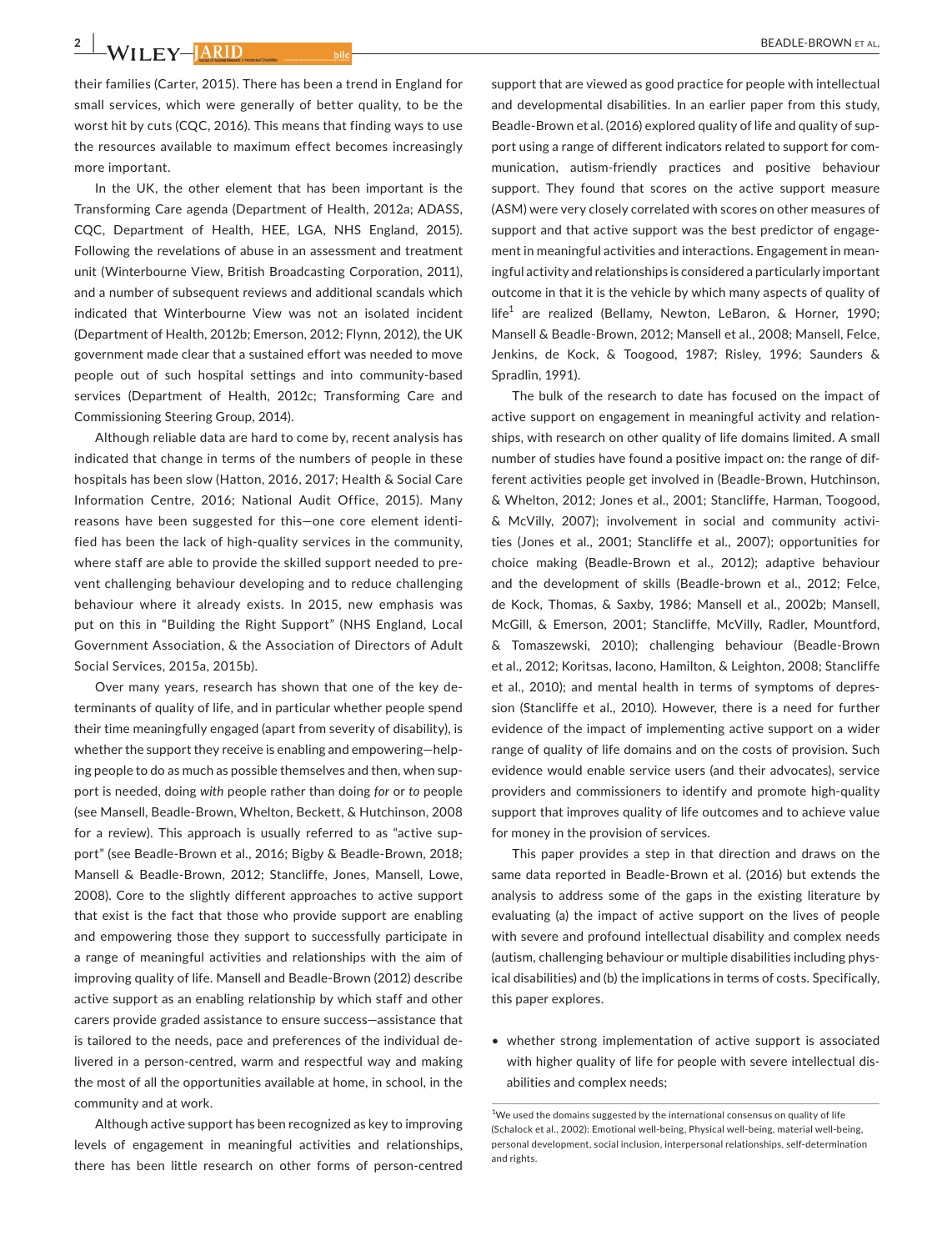• whether the provision of active support influences the costs of support for people with complex needs.

# **2** | **METHODS**

## **2.1** | **Design**

This study is a between-group comparison of the outcomes and costs of active support for people living in small registered services or in supported living settings.

#### **2.2** | **Sampling and participants**

Participating services were recruited to the service in one of two ways as detailed in Beadle-Brown et al. (2016): (a) they were nominated by their organization as providing what they perceived as good person-centred support for the target group (people with severe intellectual disability AND either severe physical disabilities or autism or showing behaviour considered challenging); or (b) they were randomly selected from the Care Quality Commission lists of registered services. Settings could be either a small $^2$  registered residential care home or a supported living setting. The aim of the nominated sample was an attempt to ensure enough good services were included to allow the research questions to be explored—previous research had found that only approximately a quarter of people in registered services received good active support (Netten et al., 2010). The aim was not to produce findings that were necessarily representative of all services but to ensure a range of scores in terms of the quality of services and outcomes for those supported.

Organizations were chosen to represent a range of different types of services, sectors and specialisms and included organizations the research team had worked with previously. Each organization could nominate up to 10 services but most nominated 5 or fewer. From the list of 120 nominated services, 30 services were randomly selected and stratified to include different geographical locations, different sectors, different organizational sizes and each of the three participant groups on which the study was focusing. These services were contacted and invited to take part. If a service refused for any reason, then the next service on the random list of 120 was contacted.

The same process was followed in terms of selecting the sample from the lists of registered services—the purposive random sample aimed to include a range of services in different sectors, from different types of organizations across the three target groups and across the geographical areas. Although we had attempted to recruit at least 30 services via these methods, this proved to be impossible at

the time we were trying to do so. $^3$  The final sample included 25 nominated settings and 10 settings selected from CQC lists.

**ARIT** 

# **2.3** | **Measures**

Measures were selected to ensure comparability with previous studies. Some information was collected by questionnaire and some by direct observation and interview during a visit to each service.

#### **2.3.1** | **Characteristics of people receiving support**

Previous research had found that in addition to whether or not staff provided support consistent with active support, the only other factor reliably identified as predicting levels of engagement is the level of ability of the people being supported. As such, in order to compare the sample to other samples and control for level of ability in the analysis comparing outcomes, the Service User Questionnaire (SUQ) was completed in advance of the research visit for each participant by their key worker or a member of staff who knew them well. The SUQ included the following:

- a. The short form of the Adaptive Behaviour Scale (SABS) Part 1 (Hatton et al., 2001; Nihira, Leland, & Lambert, 1993), the Quality of Social Impairment question from the Schedule of Handicaps Behaviours and Skills (Wing & Gould, 1978) and the Aberrant behaviour Checklist (ABC; Aman, Singh, Stewart, & Field, 1985). The reliability and validity of the ABS (from which the SABS was drawn), ABC and the HBS have been studied and reported as acceptable by their authors. Internal consistency of the Short Adaptive Behaviour Scale was assessed and was found to be high (Cronbach's alpha 0.934) as was the ABC full-scale score (Cronbach's alpha 0.947). A full-scale score for Part 1 of the Adaptive Behaviour Scale was estimated from the Short Adaptive Behaviour Scale using the formula provided in Hatton et al. (2001).
- b. A revised version of the Client Service Receipt Inventory (CSRI: Beecham, 1995; Beecham and Knapp, 1992) was used to record information on accommodation arrangements and use of hospital- and community-based services and day activities over the previous 3 months.

# **2.3.2** | **Quality of support—active support**

Although the study used a wide range of measures of care processes and the quality of support, Beadle-Brown et al. (2016) explored the respective role different approaches played in predicting quality of

 ${}^{2}$ Defined in this study as for six or fewer people.

<sup>&</sup>lt;sup>3</sup>Recruitment was occurring almost immediately after the release of the BBC programme on the situation at Winterbourne View and as the care quality commission announced a wave of inspections. Service managers were not surprisingly wary of people coming in to spend time in the service observing. Secondly, we lost a number of services from this group due to the riots that occurred during this year.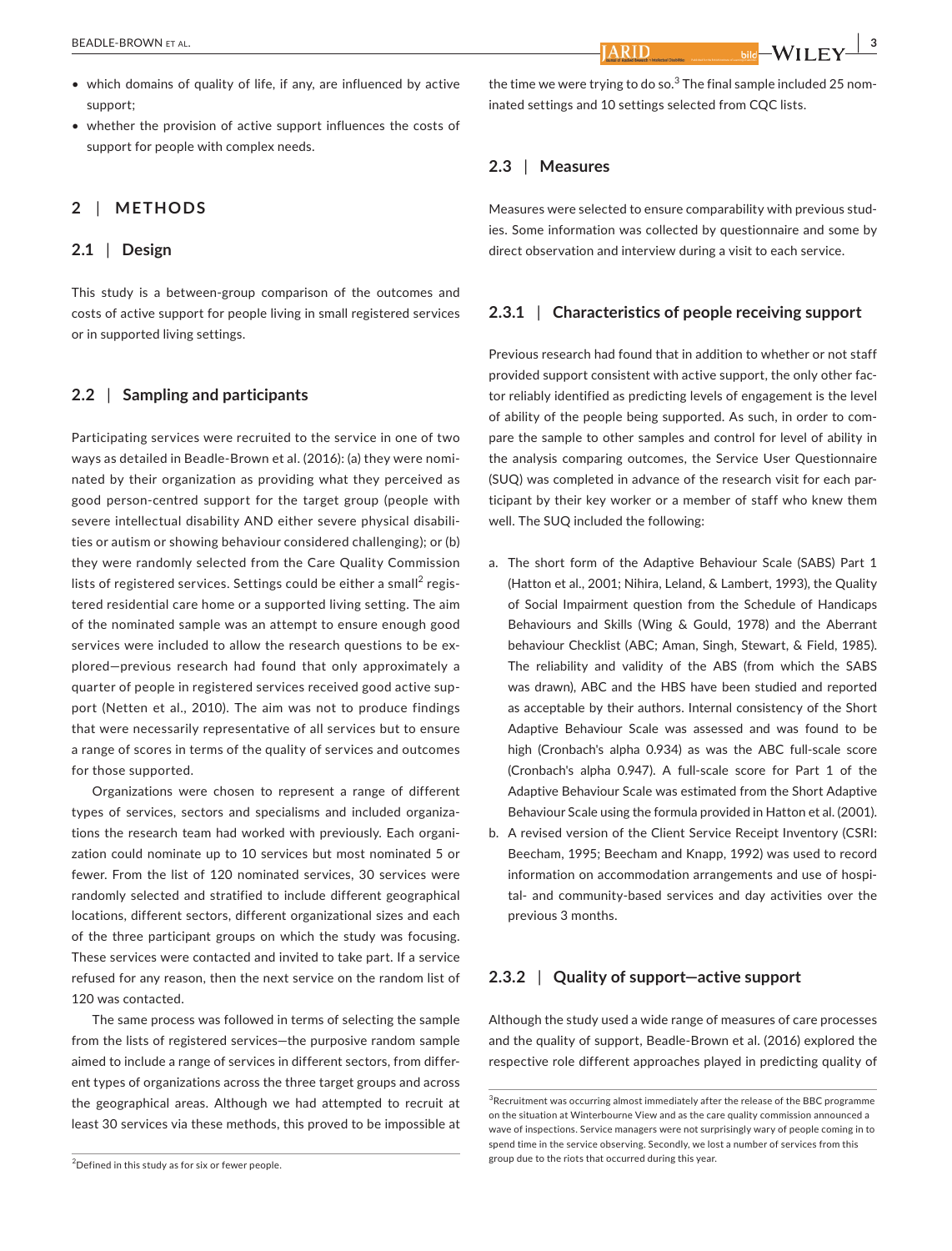# **4 |**

life outcomes. It was identified that the best indicator of skilled support (i.e. support that promoted better quality of life outcomes) was whether staff were providing active support. As such, this paper will explore the impact of active support on quality of life outcomes.

The extent and consistency with which active support was provided was measured using the ASM (Mansell & Elliott, 1996; Mansell, Elliott, & Beadle-Brown, 2005). The ASM was completed for each individual at the end of the structured observational period, during which the measure of engagement was completed (see below for more information). The observer took detailed notes of everything that happened during the 2-h observation and then used that information to complete the ASM. The measure included 15 items focusing on the opportunities for involvement and the skills with which staff provided and supported those opportunities. Each item was scored on a scale of 0 (*poor, inconsistent support/performance*) to 3 (*good, consistent support/performance*). The maximum possible score was 45, and for each person, a percentage of the maximum score was calculated. Cronbach's alpha was high for the 15-item scale (0.925). The measure and reliability is described in greater detail in Beadle-Brown et al. (2016).

The active support measure scores were recoded into scores above 66.6% representing consistently good active support and scores 66.6% and below representing mixed, weak or non-existent active support.

# **2.4** | **Quality of life outcomes for people receiving support**

# **2.4.1** | **Engagement in meaningful activity and relationships**

An observational measure of both service user engagement in meaningful activity, the contact and assistance provided by staff and occurrence of challenging behaviour (EMAC-R; Mansell & Beadle-Brown, 2005) was collected using momentary time sampling. Observations were carried out in each house usually over a two-hour period between 1,600 and 1,800 hr in the lead up to the evening meal, since this is a period with many opportunities for participation in activity and a period that has been found to be relatively representative across the day in terms of engagement and the frequency of assistance (Mansell & Beadle-Brown, 2011). A 1-min interval was used, and each service user present at the time of the observation was observed for 5 min in rotation. Observations were collected by a team of three observers all trained by the first author.

Observational categories included social activity, non-social activity, contact from staff (including assistance by staff for engagement) and challenging behaviour. Further detail can be found in Beadle-Brown et al., 2016, and definitions of observational categories can be requested from the first author. None of the categories were mutually exclusive because people could be observed doing more than one behaviour at a time, but the same behaviour could only be coded once. Personal care was not observed.

Percentage of time spent in each behavioural category was calculated taking account of missed observations. Percentage of time in which a missed observation was coded ranged from 0% to 100% of the time (mean 16%). The total number of valid minutes of observational data collected was 3,514 with the average length of time observed by each participant being 35 min (ranging from 5 to 105). Inter-observer reliability was generally satisfactory with an average kappa statistic of 0.6 (see Beadle-Brown et al., 2016, for more detail).

#### **2.4.2** | **Specific quality of life domains**

In addition to the measure of engagement, which, as explained in Introduction, is generally considered to act as an indicator of quality of life, a series of other measures were used to explore specific quality of life domains. The Choice-making Scale (Conroy & Feinstein, 1986) was used to give an indication of self-determination; the Index of Participation in Daily Living (Raynes, Wright, Shiell, & Pettipher, 1994) allowed exploration of the range of different activities people got involved in at home, garden and outside of the home includes and thus provides an indication of personal development in the people have the opportunities to develop skills by being involved in things on a regular basis. An adapted form of the Index of Community Involvement (Raynes, Sumpton, & Pettipher, 1989) was used to assess indicators of the domain of Community Inclusion and Social Relationships through questions about access to communitybased activities and facilities, contact with family, friends and neighbours, interactions with those other than staff, direct family and those they live with when out in the community. Finally, whether or not people had an advocate was included on this questionnaire. Internal consistency for the IPDL, CMS and ICI (original 15 items) was very high with Cronbach's alpha's values over 0.9 for all three scales. These measures were completed by the person's key worker as part of the SUQ.

As noted earlier above, the CSRI also asked questions about whether people had a job or work placement or attended college or other educational activities, thus providing potential insight into material well-being and personal development.

Finally, some of the observational measures of staff support also gave some insight into quality of life. In addition to the active support measure outlined above, the momentary time sampling data (EMAC-R) also gave some insight into whether people were interacting with others around them in their home, a first step in terms of interpersonal relationships. Observers also recorded and rated whether or not people received opportunity and effective support for choice, as well as whether there were appropriate and effective communication methods in use—both of these are important for self-determination. Material well-being in terms of the nature and quality of the home environment was assessed through the Homelikeness Scale of the Revised Residential Settings Service Questionnaire (Welsh Centre for Learning Disabilities, Institute for Health Research and Centre for the Economics of Mental Health, 2003). The presence of challenging behaviour during the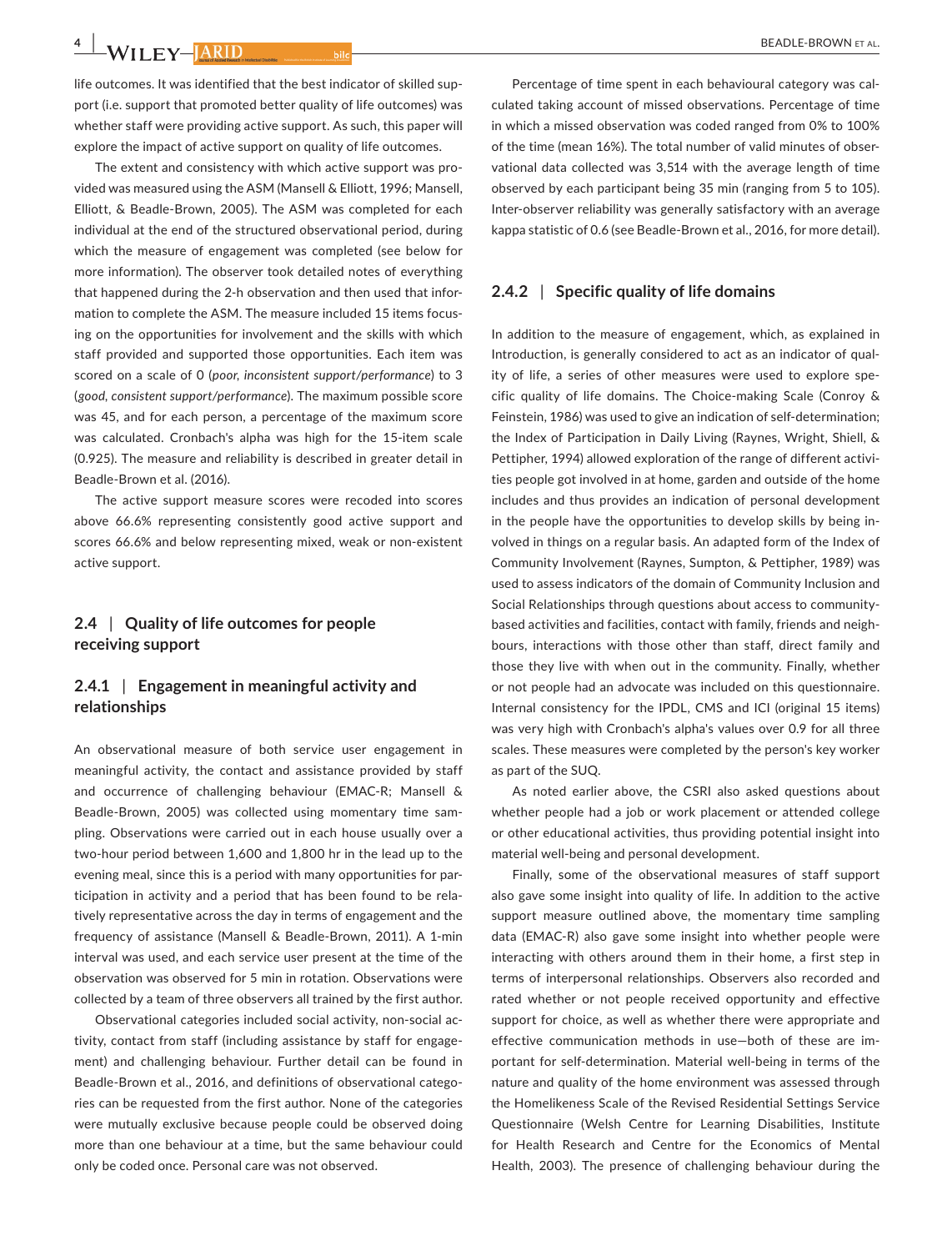observations and whether the environment was predictable and low arousal (as per the NAS SPELL Framework; see Beadle-Brown et al., 2016, for further descriptions on this) were used as indicators of emotional well-being. Observations were also made on whether people were seen to be physically active in any way during the visit by researchers and whether meal options available during the visit appeared to be nutritional, allowing some comment on physical well-being.

Table 1 summarizes the indicators available for each quality of life domain.

# **2.5** | **Procedure**

Once a service agreed to take part, a letter was sent to the manager to confirm what had been discussed over the phone and consent and consultee advice forms and information sheets were sent, along with any measures to be completed in advance of the visit. This initial phone call also talked the service manager through the process for gaining informed consent and consultee advice, and they were able to ask for advice at any point.

Researchers contacted each setting to arrange the visit and to check again that people met the eligibility criteria with the manager. Follow-up calls were made to confirm the visit, and to answer any queries, with each service receiving on average at least three phone calls before the visit. During the visit, researchers collected and checked the SUQs for completeness, clarified any questions regarding communication and challenging behaviour and met each individual briefly before starting the structured MTS observation.

The active support measure was completed immediately after the end of the 2-hr structured observation period. Before leaving, the researchers, if appropriate, spent some more time interacting with individuals, looking at their person-centred plans with them or talking to them. The researchers then completed the remaining individual and service-level quality ratings based on all the data collected during the visit.

All the measures collected were produced in machine readable form and following an observational visit were scanned and processed in Formic and cleaned in Excel, and then, the data files were transferred into SPSS for analysis.

# **2.6** | **Ethical and research governance approval**

Ethical approval was gained from the Social Care Research Ethics Committee, and local authority research governance approval was gained initially from Kent; evidence of approval was sent to all local authorities where services were likely to be included. In some cases, additional approval had to be gained from individual local authorities.

## **2.7** | **Data Analysis**

Group comparisons were conducted between those who were observed to receive consistently good active support (hereafter, the good active support group) and those who observed to receive mixed, weak or non-existent active support (hereafter, the weak/ mixed active support group). In order to account for the effect of

**TABLE 1**  Quality of life domains and indicators explored (in addition to engagement in meaningful activities and relationships)

| Quality of life domain | Indicator explored and measure used                                                                                                                                                                                                                                           |
|------------------------|-------------------------------------------------------------------------------------------------------------------------------------------------------------------------------------------------------------------------------------------------------------------------------|
| Emotional well-being   | • Level of challenging behaviour<br>• Score on the SPELL framework elements in particular whether the environment contains structure to make it<br>predictable and it is low arousal                                                                                          |
| Physical well-being    | • Whether or not people engaged in any physical activity during the visit<br>• Was the available meal relatively balanced nutritionally                                                                                                                                       |
| Material well-being    | • Whether or not people had a paid job<br>• Was the accommodation well kept and homely                                                                                                                                                                                        |
| Personal development   | • Whether the person attends college or work placements<br>• Whether people are participating in a range of activities at home and in the community and therefore experiencing<br>opportunities to develop (IPDL and ICI)                                                     |
| Social relationships   | • Whether or not people receive contact from staff and others they live with<br>• Whether they are in contact with their family<br>• Whether they have friends and how often they see them<br>• Whether they have contact with neighbours and are known by name by neighbours |
| Social inclusion       | • Whether people have accessed community-based activities and facilities in the past month (ICI)<br>• Whether people have interacted with others that are not staff and people they have lived with when out in the<br>community                                              |
| Self-determination     | • Opportunities for choice (CMS)<br>• Whether people are observed to make choices and have those choices respected<br>• Whether people have an advocate<br>• Whether people are able to effectively communicate                                                               |
| Rights                 | • Whether people encountered any barriers, or negative interactions or discrimination when out in the community                                                                                                                                                               |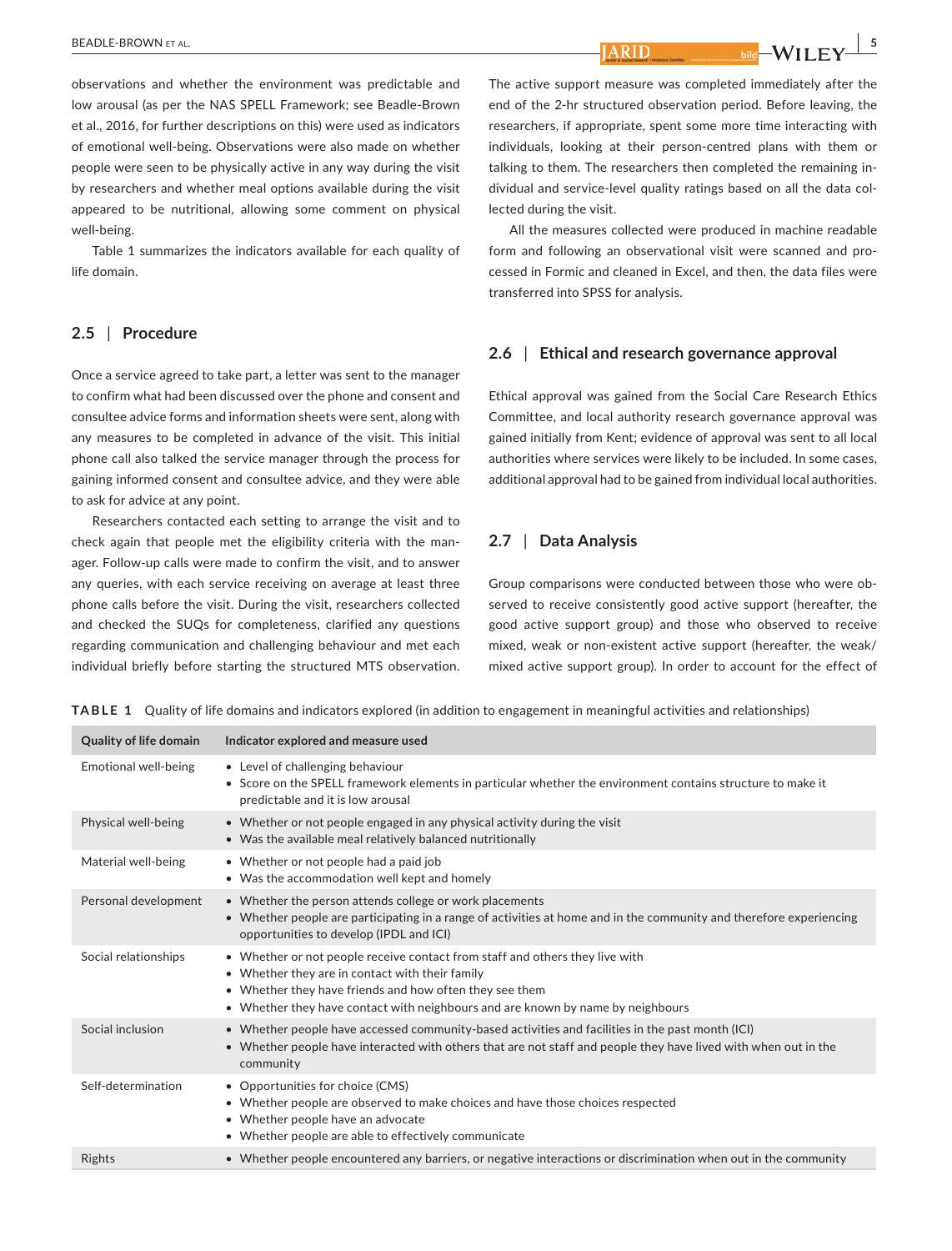| <b>BEADLE-BROWN FT AL</b> |  |
|---------------------------|--|
|                           |  |

**TABLE 2** Sample characteristics

|                                                                                                                                        | Mean (range) or percent            |                                                  |                                           |  |
|----------------------------------------------------------------------------------------------------------------------------------------|------------------------------------|--------------------------------------------------|-------------------------------------------|--|
|                                                                                                                                        |                                    | $\text{ABS} < 151$ Sample                        |                                           |  |
| Characteristic                                                                                                                         | <b>Whole sample</b><br>$(n = 110)$ | Weak/mixed active<br>support group<br>$(n = 46)$ | Good active support<br>group ( $n = 18$ ) |  |
| Age                                                                                                                                    | $46(20-82)$                        | 49 (20-82)                                       | 49 (25-82)                                |  |
| % male                                                                                                                                 | 52                                 | 43                                               | 39                                        |  |
| % White British                                                                                                                        | 83                                 | 85                                               | 82                                        |  |
| Adaptive behaviour (ABS)                                                                                                               | 113 (27-248)                       | 85 (27-147)                                      | 79 (31-135)                               |  |
| Per cent of sample with<br>$ABS < 151$ (severe ID)                                                                                     | 73                                 |                                                  |                                           |  |
| Mean score on challenging<br>behaviour measure (ABC)                                                                                   | $40(0-133)$                        | $45(4 - 133)$                                    | $29(1 - 88)$                              |  |
| $\%$ with more than five<br>behaviours rated as<br>severe on the ABC and<br>at least some behaviours<br>occurring on a daily<br>basis. | 10                                 | 15                                               | 11                                        |  |
| % physical disability <sup>a</sup>                                                                                                     | 53                                 | 61                                               | 72                                        |  |
| % autism                                                                                                                               | 42                                 | 39                                               | 27                                        |  |
| % coded as having<br>profound and multiple<br>disabilities <sup>b</sup>                                                                | 22                                 | 24                                               | 39                                        |  |

<sup>a</sup>As recorded by staff on the user needs and characteristics questionnaire.

 $^{\rm b}$ PIMD was coded if the person was recorded by staff as having a physical disability  $=1$ , as being non-verbal as being incontinent of bowels, requiring a wheelchair and requiring hoisting or other manual handling for personal care.

adaptive behaviour, the key variable that has been shown to affect outcomes in other similar studies, analysis was only conducted for the sample that had a score below 151 on the Adaptive Behaviour Scales (ABS) as this is the point at which there was no significant difference in ABS scores between the two groups.

As the data did not meet parametric assumptions, this was primarily done using the Mann–Whitney U tests and chi-square analysis for nominal data. In order to account for the number of comparisons made, only results significant at 0.01 will be reported as significant. Effect size calculations ( $r = z/\sqrt{N}$ ) are included for the Mann-Whitney tests along with  $\eta^2$  to illustrate the proportion of variation explained by the independent variable. Effect sizes are interpreted using Cohen's criteria where *r* at .2 = small effect size; *r* at .5 = medium effect size and *r* at .8 = large effect size. Cramer's V is presented for the chi-squared analyses. Effect sizes are interpreted using the Cohen's 1988 guidelines where Cramer's *V* at 0.1 = small effect size; *V* at 0.3 = medium effect size; and *V* at 0.5 = large effect size.

# **2.7.1** | **Cost estimation and analysis**

The estimation of support package costs followed established methodologies and principles (Beecham, 1995). Unit costs for all services used by participants were sought that would represent a good

approximation of their long-run marginal opportunity cost values at 2010–2011 prices (Curtis, 2011; Drummond, O'Brien, Stoddart, & Torrance, 1997). The amount of each service used by each person was multiplied by the appropriate unit cost (per hour, per session, etc.). Total costs per person were calculated over the three months before the interview and include use of accommodation facilities, hospital services (inpatient stays, outpatient clinics and accident and emergency attendance) and contacts with primary care and specialist services, social care and day activities. The cost estimates therefore take a public sector perspective.

As a high proportion of the total support costs were likely to derive from the provision of accommodation and associated onsite staff support, particular care was taken with these estimates. Detailed information was requested in the Manager's Questionnaire on staff costs (care staff and others such as cleaning, catering, laundry), non-staff items (such as heat, light, maintenance, household equipment), overhead costs borne by the managing agency and the capital value of buildings, etc. These financial data were carefully checked and any queries resolved with other members of the research team. It was possible to estimate facility-specific annual costs for 27 of the 34 accommodation settings, and the average cost per place was calculated for each setting (total cost/number of places). We also calculated an accommodation cost in which the on-site care staff costs were adjusted in line with staff reports of the number of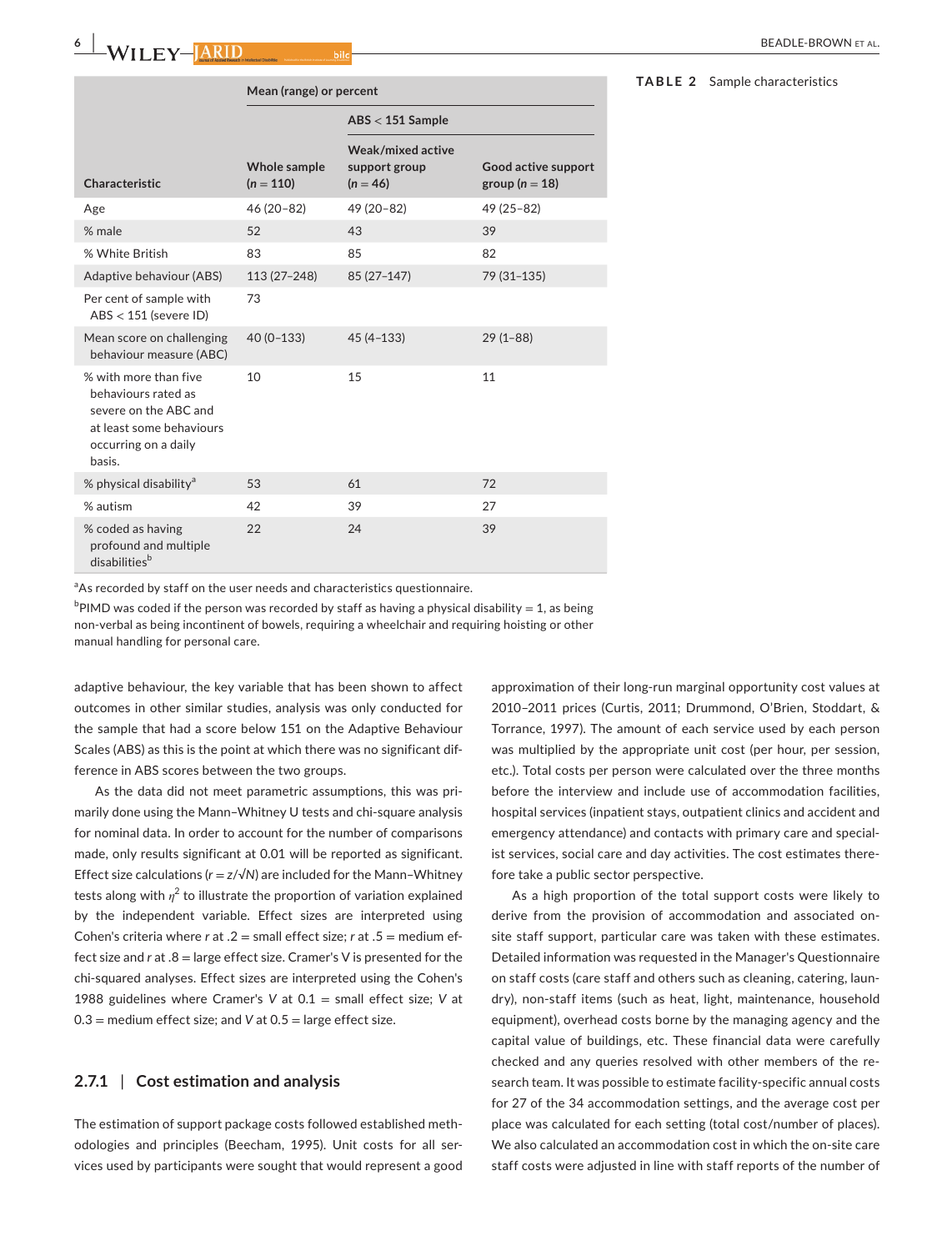person-hours each person received. This "adjusted" accommodation cost per person reflects the way resources within the accommodation unit are distributed. By adding this figure to the fixed (non-care staff) accommodation costs, and the costs of external services, we obtained a care package cost that is unique to each person and that reflects their share of available resource inputs both within and outside the accommodation setting.

The total costs of support are presented using simple descriptive statistics such as means and ranges. Where comparisons are made between groups, results are reported from a *t* test accompanied by 95% confidence intervals generated by the non-parametric bootstrap method (with 1,000 repetitions; Briggs, Wonderling, & Mooney, 1997; Mooney & Duval, 1993). We also report results from the non-parametric Mann–Whitney test.

# **3** | **RESULTS**

#### **3.1** | **Setting and participant characteristics**

The average size of home was 3 places (range 1–8) with 33% of settings for just one person. Seventy-one per cent of settings were supported living settings. Eighty three per cent were from the voluntary sector. Average established staff–client ratio was 3.35 (range 0.86– 9.33). Homes were in general very homelike (average homelikeness scale score was 1.5; range 1–2.8).

There were 110 people with intellectual and severe disabilities for whom consent or consultee agreement to take part was gained. Information on characteristics of participants is provided in Table 2.

Initial analysis indicated that those receiving good active support had significantly higher scores on the adaptive behaviour scale (*z* = 2.836, *p* < .01, *n* = 35, in the good active support group, 51 in the weak-to-mixed active support group; *r* = .31). The analysis was repeated just for the sample of people who were more severely disabled using an ABS cut-off point of 151, and there was now no significant difference between good active support group (*n* = 18) and the weakto-mixed active support group ( $n = 46$ ) in terms of scores on the adaptive behaviour scale ( $z = 0.598$ ,  $p > .05$ ,  $r = 0.07$ ). There was a small difference in the total score on the ABC  $(z = 2.138, p < .05, r = .27)$ with those in the good active support group having lower scores and therefore less challenging behaviour (mean ABC score 29; range 1–88) than those in the weak/mixed active support group sec(mean ABC score = 45; range 4–133). However, as challenging behaviour has not in the past been shown to predict outcomes in terms of the main outcome variable (engagement), it was decided to tolerate this difference. This is likely to be an indication that in general people who show behaviour described as challenging are less likely to receive the support needed to promote better outcomes or indeed that challenging behaviour is more prevalent when support is less skilled and engagement is lower. The analysis presented below relates only to the sample of 64 people with ABS scores less than 151. Eighteen were receiving good active support. Table 2 also presents the main characteristics of the smaller sample of ABS less than 151.

The difference between the good active support group and the weak/mixed active support group is presented below for engagement in meaningful activity and engagement and for each of the quality of life domains and indicators outlined in Table 1.

# **3.2** | **Engagement in meaningful activities and relationships**

As can be seen from Table 3, those who were receiving active support more consistently were significantly more engaged in meaningful activities and relationships overall and also in social activity.

Table 3 also illustrates the significant results on each quality of life domain.

#### **3.3** | **Emotional well-being**

There was no difference between the two groups in terms of the amount of time observed showing any form of challenging behaviour, although overall levels of challenging behaviour were generally very low, despite some of the settings being nominated as showing good support for those with challenging behaviour. The most common form of challenging behaviour in both groups was self-stimulatory and repetitive behaviour (observed for on average 9% of the time in good active support group and 17% of the time in the weak/ mixed active support group). In terms of people having an environment that is conducive to reduced stress and anxiety, the two groups did significantly vary on the ratings of how well the SPELL framework was being implemented (see Table 3).

#### **3.4** | **Physical well-being**

There was no difference between the two groups in terms of how balanced the evening meal was and whether or not people engaged in physical activity during the visit.

### **3.5** | **Material well-being**

No one in the sample had paid employment of any type, and there was no difference between the two groups in terms of the homelikeness of the setting.

#### **3.6** | **Personal development**

Only 5 people across the whole sample had recently or were currently attending some form of educational programme. As illustrated in Table 3, those in the good active support group were more involved in a wider range of tasks of daily living (as measured by the IPDL); in particular, they were more likely to be involved in shopping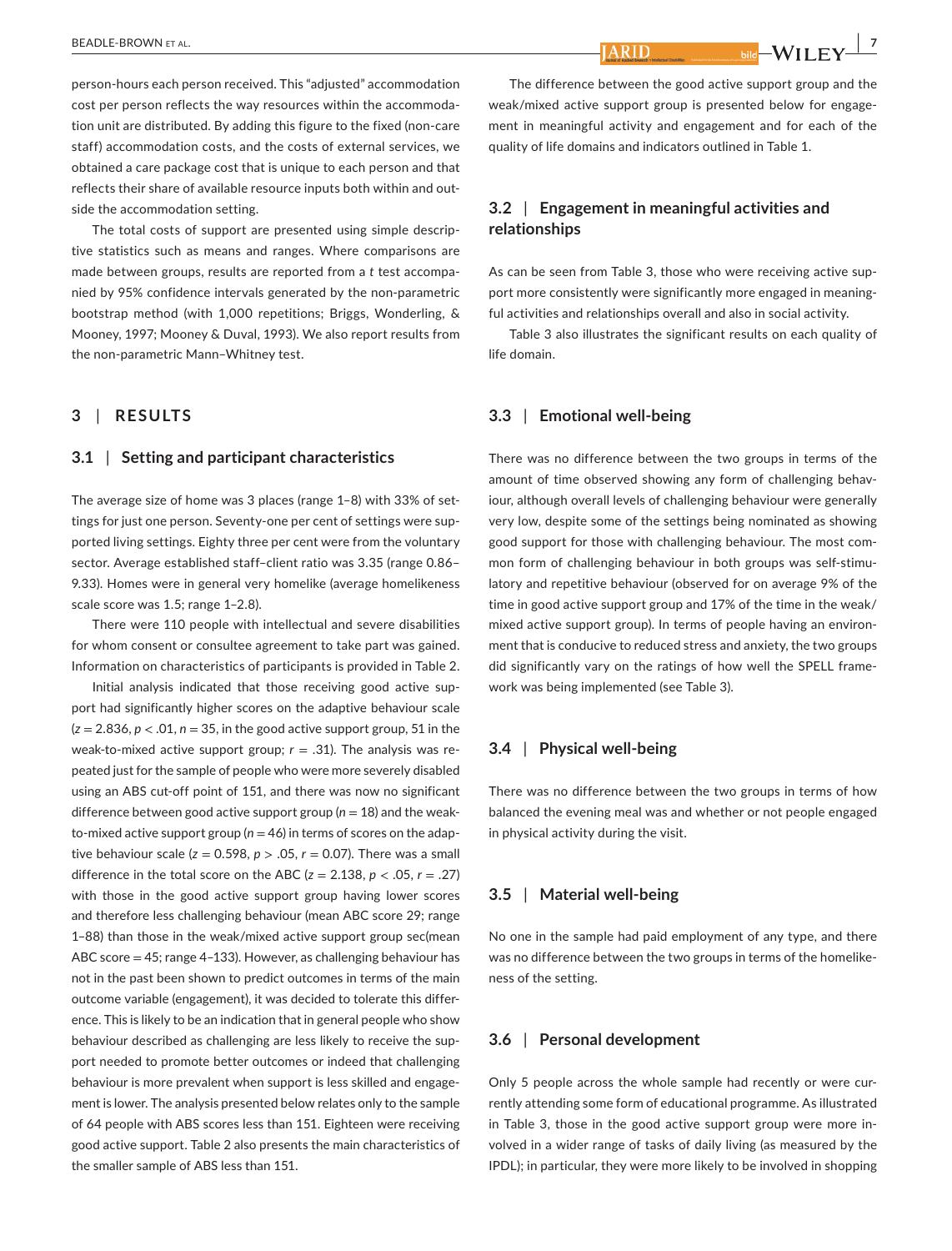**TABLE 3** Mean scores (with range, standard deviation [*SD*] and mean ranks [MR]) in terms of engagement in meaningful activities and relationships and challenging behaviour for those with severe of profound intellectual disabilities

| <b>Outcome measures</b>                                                                                                                   | <b>Overall sample</b><br>$(n = 64)$ | Good active<br>support ( $n = 18$ ) | Weak or mixed active<br>support ( $n = 46$ ) | Mann-Whitney U test z or<br>$\chi^2$ (effect size)     |
|-------------------------------------------------------------------------------------------------------------------------------------------|-------------------------------------|-------------------------------------|----------------------------------------------|--------------------------------------------------------|
| Engagement in meaningful activities and<br>relationships-% time social activity                                                           | $10.5(0-64; 13.1)$                  | $21(0-64; 15)$                      | $6(0 - 39; 9.7)$                             | $z = 4.282$<br>$p < .001$ (r = .54; $n^2 = 0.29$ )     |
| Engagement in meaningful activities and<br>relationships-% time any engagement                                                            | $36(0-93; 24.7)$                    | 53 (17-93; 23)                      | 29 (0-90; 22.3)                              | $z = 3.325$<br>$p = .001$ ( $r = .42$ ; $n^2 = 0.18$ ) |
| Emotional well-being-% score on SPELL<br>framework                                                                                        | 75.7 (40-100; 16.8)                 | 94.6 (87-100; 4.65)                 | 68.5 (40-100; 13.9)                          | $z = 5.461$<br>$p < .001$ (r = .55; $n^2 = 0.44$ )     |
| Personal development-mean score<br>participation in activities of daily life<br>(IPDL)                                                    | 26 (0-92; 21.2)                     | $33(11.5-50; 13.8)$                 | 23 (0-92; 23.0)                              | $z = 2.429$<br>$p = .015$ (r = .30; $n^2 = 0.15$ )     |
| Social relationships-% time receiving any<br>contact from staff                                                                           | 36 (0-93: 24.7)                     | 52.9 (17-93; 23)                    | 29.4 (0-90: 22.3)                            | $z = 4.375$<br>$p < .001$ (r = .55; $\eta^2 = 0.29$ )  |
| Social relationships-has contact with<br>friends                                                                                          | 42%                                 | 72%                                 | 31%                                          | $\chi^2$ = 7.897<br>$p = .005 (V = 0.34)$              |
| Social inclusion-interaction with people<br>other than staff and service users (true<br>versus not true/only somewhat true)<br>$(n = 51)$ | 47%                                 | 100%                                | 31%                                          | $\gamma^2 = 17.65$<br>$p < .001$ (V = 0.59)            |
| Self-determination-% of people receiving<br>good support for choice making and<br>having decisions respected                              | 21%                                 | 57%                                 | 4%                                           | $\chi^2 = 27.72$<br>$p < .001$ (V = 0.64)              |
| Self-determination-% of people who have<br>an advocate                                                                                    | 54%                                 | 78%                                 | 42%                                          | $y^2 = 6.563$ p = .01 (V = 0.32)                       |
| Self-determination-% of people for whom<br>communication was effective in gaining<br>staff attention most or all of the time              | 59%                                 | 94.4%                               | 42%                                          | $\chi^2 = 17.73$<br>$p < .001$ (V = 0.53)              |

for food ( $\chi^2$  = 4.636 *p* = .002, *V* = 0.44), than those in the weak/ mixed active support group.

likely to be reported as having interacted with people who were not staff or people they lived with, when out in the community.

#### **3.7** | **Social relationships**

There were large differences in the amount of contact (of any type) that people were receiving from staff during observations (see Table 3). Almost no contact from other service users was observed in either group. There were no differences between the groups in terms of contact with families, but there were significant differences in terms of contact with friends. There were no difference in terms of relationships with neighbours although the numbers who did have contact with their neighbours were very small overall—15% of people were reported to have formal contact with staff and only 29% of people were reported to know any neighbours by name or be known by neighbours by name.

### **3.8** | **Social inclusion**

There was no difference on the Index of Community Involvement overall; however, those in the good active support group were more

# **3.9** | **Self-determination**

Although there were no differences in terms of overall scores on the Choice-making Scale (opportunities for choice as reported by staff), those in the good active support group were reported as having more opportunities for choice with regard to outings (*z* = 3.078  $p = .002$ ,  $r = .38$ ,  $r^2 = .14$ ) and also with regard to visiting friends  $(z = 2.596 p = .009, r = .32, r<sup>2</sup> = .10)$ .

As illustrated in Table 3, those in the good active support group were more likely to be observed to be supported to make choices well and have those choices respected and were more likely to be using communication that was effective in gaining staff attention. They were also more likely to have an advocate.

# **3.10** | **Rights**

There were no reported differences in terms of whether people experienced barriers or negative interactions in the community.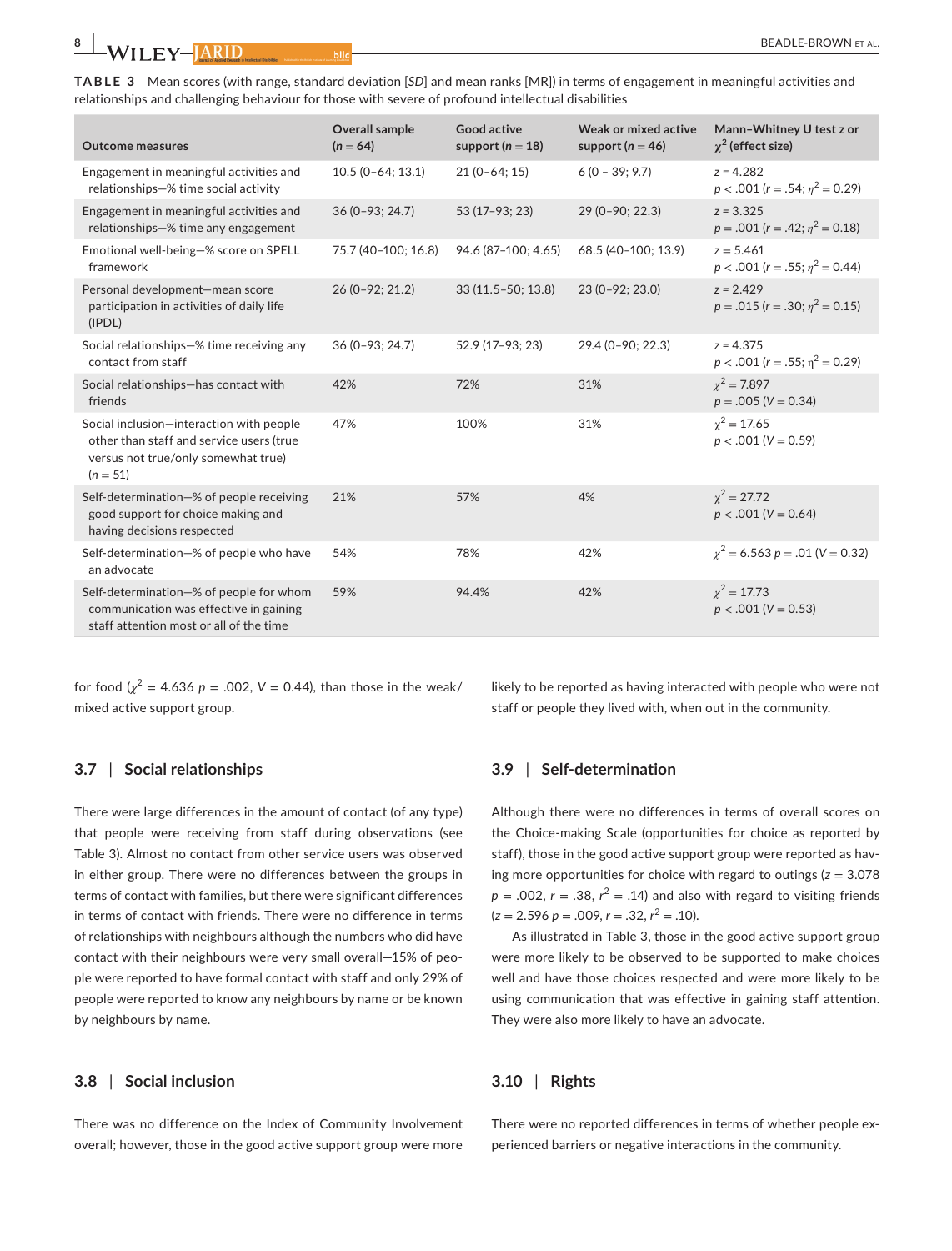**TABLE 4**  Quarterly costs by skilled and less skilled support for accommodation and support costs

|  | Over 3 months | <b>Skilled support</b><br>$(n = 18$ of 50)                      | Less skilled support<br>$(n = 32 \text{ of } 50)$                           | p-value                                            |
|--|---------------|-----------------------------------------------------------------|-----------------------------------------------------------------------------|----------------------------------------------------|
|  |               |                                                                 | Accommodation and support cost adjusted for reported per person staff hours |                                                    |
|  | Mean          | £21.640                                                         | £16,580                                                                     | <i>t</i> test, $p = .020$<br>95% CI (-12,825, 683) |
|  | Range         | £7,430-£67,020                                                  | £7,430-£29,950                                                              | Mann-Whitney $z = 1.518$ ,<br>$p = .129$           |
|  |               | Total care package cost per person, including external services |                                                                             |                                                    |
|  | Mean          | £22,420                                                         | £17,060                                                                     | <i>t</i> test, $p = .045$<br>95% CI (-13.091, 451) |
|  | Range         | £7.430-£67.640                                                  | £7,430-£30,990                                                              | Mann-Whitney $z = 1.728$ ,<br>$p = .084$           |

# **3.11** | **Effect size interpretation and the explanatory power of active support on outcomes**

Analysis of effect sizes shows that differences were primarily small to medium effects but with some falling within the large effect size category. Whether or not people were receiving consistent active support explained between 7% and 29% of the variation in the dependent variables presented.

#### **3.12** | **Difference in estimated costs of support**

The good active support indicator was available for 69 of the 78 participants for whom total support package costs (including onsite staff support, accommodation, and external services) could be estimated; 33 received good active support and 36 received weak/ mixed active support. These participants form the "cost sample" and include 50 people who scored less than 151 on the Adaptive Behaviour Scale (the sample considered here), of whom 18 people were receiving consistent active support.

Table 4 summarizes the support costs over three months for the 50 people in the more severely disabled group, showing the "adjusted" accommodation cost and then total costs (adjusted accommodation costs plus external services). There was no significant difference between those receiving consistent active support (*n* = 18) and those receiving weak/mixed active support (*n* = 32) in terms of their adaptive behaviour.

The limited sample size, wide ranges of costs and data skew suggest that non-parametric confidence intervals and Mann–Whitney tests of between-group differences are the most appropriate ones to consider (Table 4, final column). So although the observed mean costs are higher for the good active support group, this is not a statistically significant difference for either the adjusted accommodation cost or the total care package cost. The higher mean cost can be attributed to one person who showed challenging behaviour and had a very expensive cost package in an individualized service. Neither is the between-group difference in the number of reported staff hours statistically significant. On average, the 10 people in the good active support group for whom these data were available were reported

to receive 97.4 hr (*SD* 42.1) and the average for the 32 people in the weak/mixed active support group was 85.3 hr (*SD* 43.7; *z* = 0.993, *p* = .321.)

The cost measures reported here have been adjusted to reflect the number of hours that on-site staff reported for each resident. Data are also available on the contact between staff and users during the two-hour structured observation period. Both the "reported" and "contact" data were converted to a number of minutes per hour. For the 69 residents for whom these data were available, no significant association was found between the two figures (Pearson's correlation,  $p = .972$ ), but the observed discrepancy was lower for those in the good active support groups than for the weak/mixed active support group. On average, people in the good active support group received just 4 min less "contact" time than "reported funded" time, whereas the discrepancy for the weak/mixed active support group was 25 min.

#### **4** | **DISCUSSION**

In this paper, we explore the impact of consistently good active support on a wider range of quality of life outcomes for people with severe intellectual disability and complex needs than had previously been explored. In addition, we wanted to look at, for the first time, whether working in this way was likely to require more resources than not doing so.

# **4.1** | **Does active support make a difference in terms of quality of life outcomes**

Although the study had a number of limitations (see below), the research found significant differences in terms of quality of life outcomes between those who were receiving consistently good active support and those were receiving mixed, weak or non-existent active support, even when there was no significant difference between the two groups on level of ability (the only other factor that has been found to consistently predict levels of engagement in other studies).

Specifically, those in the good active support group experienced better outcomes in terms of overall engagement in meaningful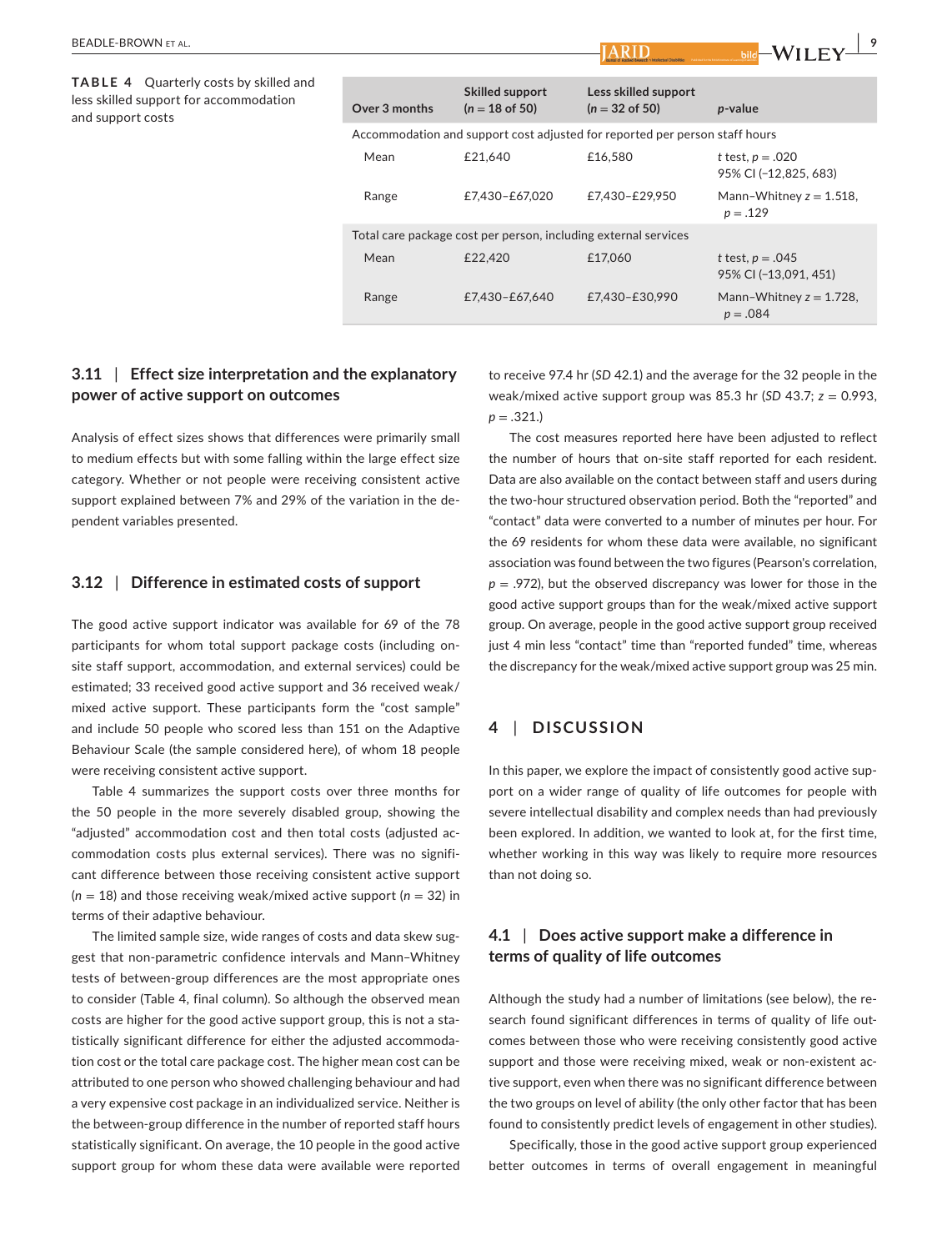$\frac{10}{10}$  W<sub>II</sub> FV-HARID

activities and relationships and in terms of emotional well-being and personal development, interpersonal relationships, social inclusion and self-determination. This, for the most part, replicates the findings from earlier studies using slightly different measures, with a greater focus on people's lived experience rather than solely relying on staff-reported outcomes.

#### **4.2** | **Does active support require more resources**

Although observed figures suggest that accommodation and on-site support costs for people with severe and complex disabilities are slightly higher for those receiving skilled support, the mean difference was just less than £1,700 per month and the between-group difference was not statistically significant. This may be partly explained by the fact that there were proportionally more people in the skilled support group in supported living and individualized settings where it is more difficult to share staff hours between residents than in more traditional shared/group settings. A similar pattern could be seen when looking at the number of staff-reported support hours per person per week; mean staff-reported hours were slightly higher for those receiving skilled support, but the difference was not significant.

Of course, these comparisons do not as yet take into account the potential impact on costs of the participants' characteristics and needs. Although the two groups (good and weak/mixed active support) were not significantly different in terms of level of adaptive behaviour, the sample for those with an ABS score of less than 151 was too small to allow us to control for other characteristics in the cost analysis. Staff reported a range of on-site person-hours across the sample. These allowed the accommodation costs to be adjusted and so some association with people's needs should be expected. For example, in the full costs sample of 78 people it was found that costs were higher for those with autism (who were also more likely to be living in supported living/individualized services) compared with those without autism, and also for those of White British origin. Interestingly, the mean total support package cost for the group of 50 more severely disabled people was not significantly different from those with an ABS score of 151 or above. This may be partially explained by the fact that those with ABS over 151 were more likely to have autism.

# **4.3** | **Adequacy of the data**

The key limitation to this study was the small numbers of those with more severe intellectual disabilities and complex needs who were receiving good active support. Out of a total of 110 people, only 18 people had ABS scores in the lower half of possible ABS scores AND were receiving consistently good support. Though the use of the ABS < 151 cut-off is not in itself a measure of severe intellectual disability, this was the cut-off point that has been used in other research. Using this cut-off eliminated significant group differences in

terms of level of adaptive behaviour, which had been shown in previous research to be a key determinant of engagement in meaningful activities and relationships, as well as other measures of quality of life. To have taken a lower cut-off point would have reduced the sample size further.

As discussed in Beadle-Brown et al. (2016) a number of other factors had combined to reduce the sample size overall, despite a substantial extension on the project—a climate of uncertainty and distrust of people coming into services to observe, due to the aftermath of the Winterbourne View scandal; riots in London and Bristol; and a lack of awareness from managers about what might constitute good support. It is also interesting to note that relying on staff/managers in these settings to identify individuals who met the inclusion criteria was not necessarily an accurate measure—some individuals and some settings had to be eliminated from the data because it was clear from the beginning of the visit that the individuals did not have a severe or profound intellectual disability. This may have been because managers had focused on other requirements and had missed the requirement for severe or profound intellectual disabilities. Alternatively, managers may have underestimated levels of ability. Anecdotal evidence suggested that both of these played a role in this case.

Although the number of people receiving good active support was very small in spite of having positively recruited for "good" services, this sample is still receiving better support overall than has been found in other randomly selected samples (Mansell & Beadle-Brown, 2012; Netten et al., 2010) and as such may not be representative of services more generally. Moreover, the study required managers to report financial data but despite demands for greater evidence on costs and cost-effectiveness, this proved to be one of the major barriers to participation in the study.

While having used observable indicators of quality of life is, on the one hand, a strength, it can introduce some confounding factors in that something that is observed might both indicate good processes/support and good outcomes. For example, one of the indicators of emotional well-bAaeing, the score on the SPELL framework (representing an environment (including interactions) that is predictable, positive and low arousal) can be used both an indicator of good support and as an output of good support, which ultimately will lead to the outcome that people express low levels of anxiety/ stress and high levels of satisfaction/happiness. Similarly, most QoL indicators can be divided into outputs and outcomes and sometimes the outputs are difficult to extricate from processes. When working with people with severe and complex needs, it is often necessary to rely more heavily on such observable output indicators than on more subjective measures (Mansell, 2011). In addition, quality of life domains are interconnected and inter-related, with outcomes on one domain often impacting on other domains—this means that often one indicator can be related to more than one domain.

One of the commonly cited problems with collecting service use data on a questionnaire is that it is subject to recall errors. In some cases, staff just did not know information around the costs of someone's accommodation and support package, and although they were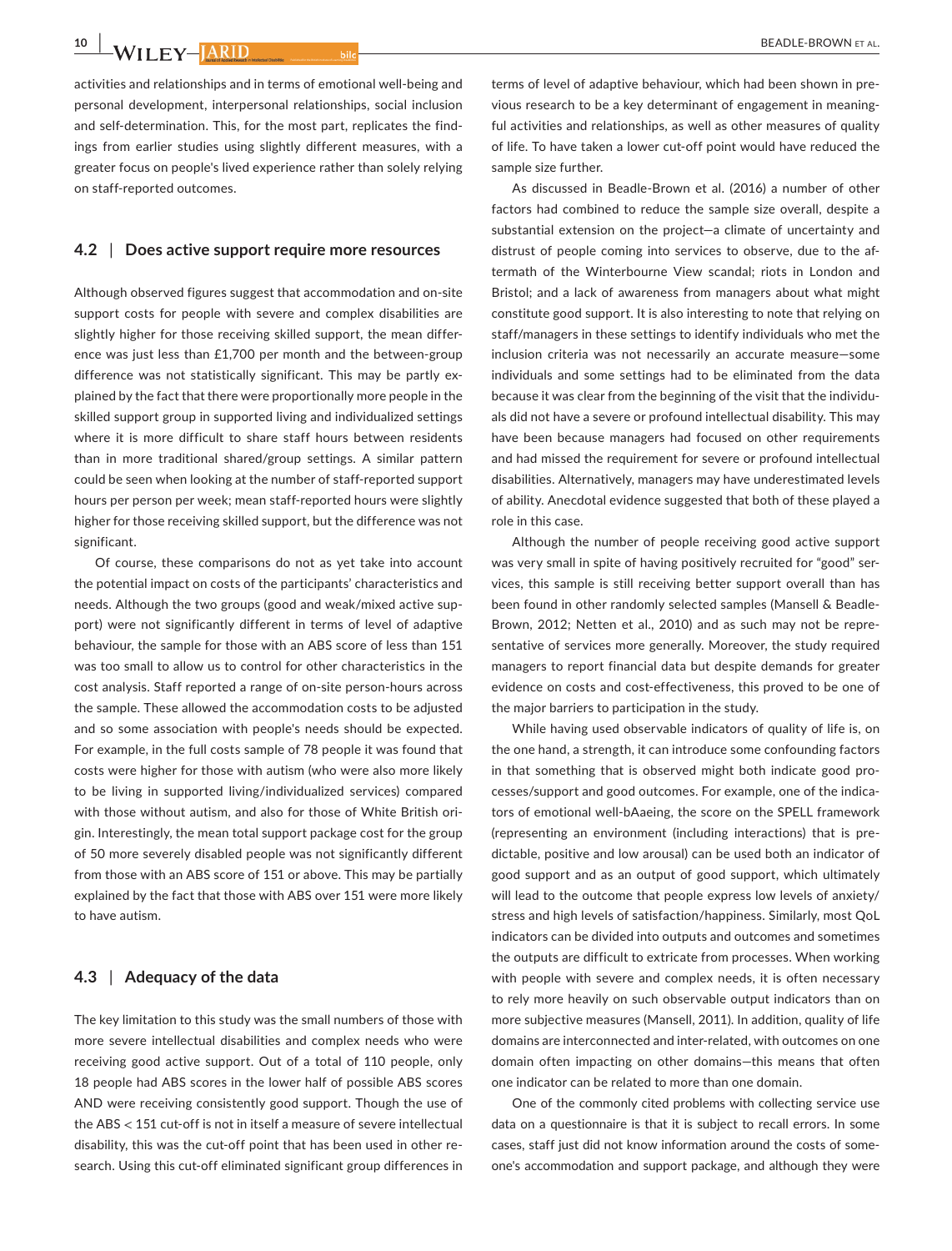encouraged to ask other people who might know, there was a substantial amount of missing data. The second, and again very common, challenge faced in cost-related research is that of skewed data. Careful attention to the selection and interpretation of statistical tests (parametric and non-parametric) is key in this respect. However, even when considering the more conservative non-parametric results the small sample size means caution is advised when interpreting the findings.

The issues with recruitment and the fact that some people lived in individualized settings also meant that we did not have enough data to use more stringent methods of analysis to, for example, take account of potential cluster effects at service or organizational level. Although the group comparison design was useful for exploring potential differences in outcomes and whether there might be differences in terms of costs, future research in this field should seek to employ a longitudinal design and multi-level or hierarchical modelling approaches to explore implementation of active support over time and the impact of any clustering effects. Findings currently emerging from Australia and work planned in the UK seek to respond to these limitations, building on the findings of the current study.

#### **4.4** | **Implication for policy and practice**

Despite the limitations outlined above, this study does provide some important findings that have relevance for policy and practice. Data collected for this study indicated that local authorities are continuing to pay a fee for accommodation and on-site support services based mainly on the gross expenditure figure—which in turn is mainly accounted for by the staffing establishment (total staff hours). These fees did not differ significantly between the two groups so local authorities are paying a similar fee for people receiving less enabling and empowering support as those receiving support that is promoting better quality of life outcomes; they are paying for a specified amount of inputs rather than support that will achieve better outcomes. Understanding better what happens within the accommodation and support arrangements that they currently commission—and what it is possible to achieve by using existing staff better—may help improve services for people with severe disabilities, regardless of whether they are organized as supported living environments or in a manner more akin to small residential care homes. The preliminary findings reported here are encouraging and suggest that any cost difference is unlikely to be large when set against the experience of residents in the houses where consistent active support is provided. In particular, it is essential that local authorities should understand the extent to which the employed staff are engaging and interacting with those they support, using person-centred and positive practices, which have been shown in previous studies to promote better outcomes for those supported and for the staff employed.

The measure of "contact" with supported people from the observational data may be key in this respect. It provides a slightly different measure of staff input from the reported person-hours. It is a measure of staff *engagement* or *interaction* with residents, rather than time spent in a range of resident-related activities (sorting money, filling in daily monitoring, cooking for them, etc.). The contact variable includes assistance for engagement in meaningful activity, social contact and care-related activities such as helping people be mobile, dressing people and feeding people. From a cost perspective, therefore, the "contact" variable identifies resource inputs (time spent) but also may say something about the *quality* of staff time residents receive because it focuses more on active engagement, which in turn leads to better outcomes for people. Notably, the analysis reported here suggests that more of the staff-reported hours per person are spent on "contact" time for those receiving consistently good active support than those receiving weak/mixed active support. Thus, it may well be that for the former group, the available time is used more efficiently because better outcomes are generated. It is possible that employing more staff in poor services may not improve outcomes for the people supported but helping staff to work differently might; it is only when a staff team is already providing skilled support such as active support and the culture is supportive of good practices that additional staffing is likely to make a difference.

**ARID** 

This has potential implications for staff training and support. Currently, person-centred approaches such as active support, positive behaviour support, alternative and augmentative communication and the SPELL framework have been adopted by a number of organizations in the UK but as clearly indicated in this study (and in previous larger scale surveys such as Netten et al., 2010), they are by no means widespread. UK government policy specifies person-centred planning as a requirement for all people with an intellectual disability, and recent guidance related to the Transforming Care agenda (Local Government Association, Directors of Adult Social Services, & NHS England, 2015) refers to the importance of positive behaviour support. However, the latter is primarily in the context of people who show or are at risk of showing challenging behaviour. Government policy does not specify other approaches for supporting people day to day, unlike in some states in Australia where active support is named as the approach that will form the basis of how disability support services will operate. This would not guarantee higher quality services but would raise awareness that it was an essential approach. For active support and other similar approaches to be implemented, staff must have appropriate training and must believe that it is what is expected of them and valued most by their employers and those who lead staff must also be able to operate as practice leaders (Beadle-Brown, Bigby, & Bould, 2015; Beadle-Brown et al., 2014; Deveau & McGill, 2016; Mansell & Beadle-Brown, 2012).

There are also important implications for how the quality of services is measured, and in particular, the findings illustrate the importance of observation as a critical element in assessing service quality; the quality of the interactions between staff and the people they support is not something that can be captured in paper-based recording systems. Organizations themselves should ensure that observations of the day-to-day lived experiences of the people supported and the quality of the support they receive from staff are a key element of audit processes. Such data could usefully be used to inform commissioners about the quality of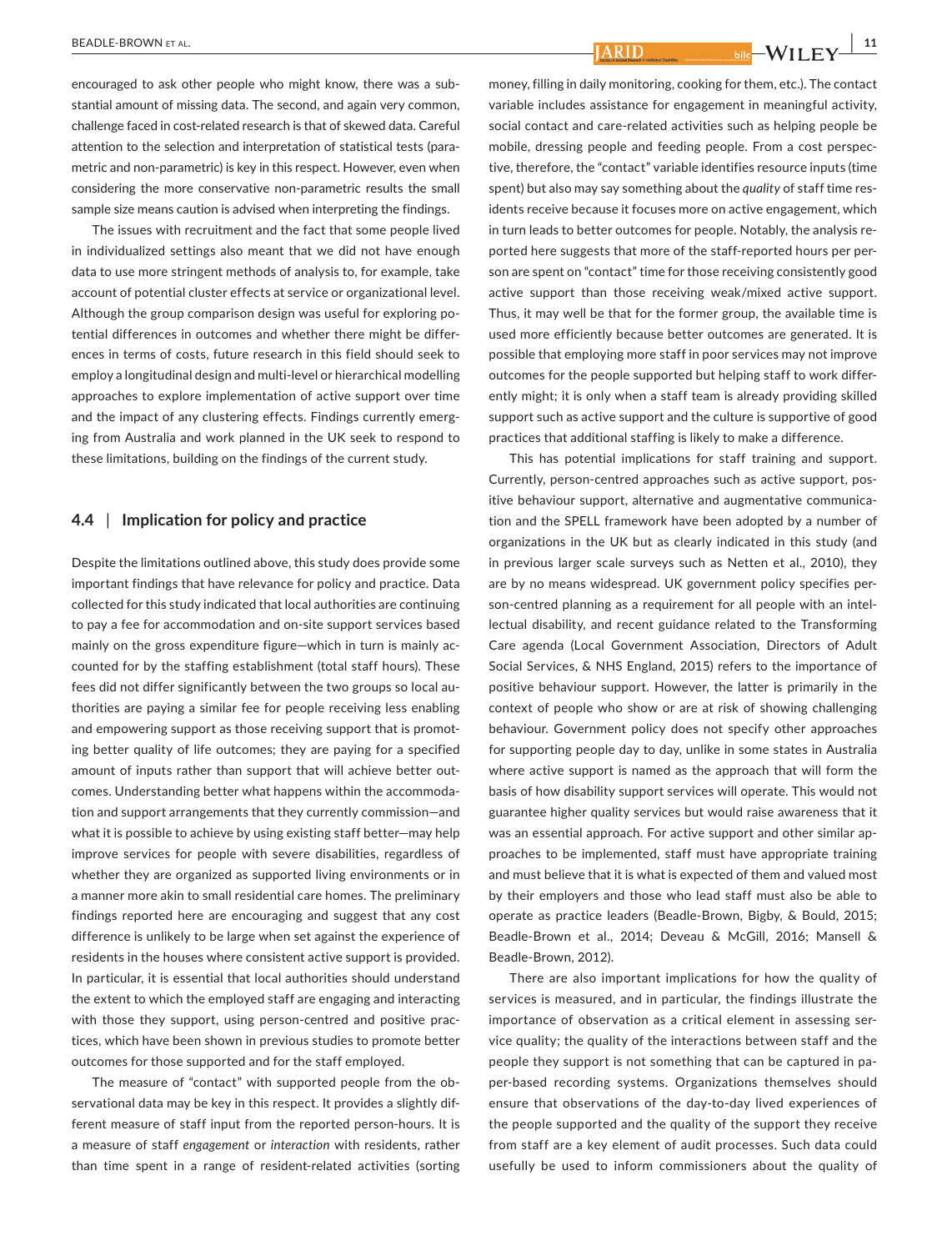**II FY-IARID** 

services. Although structured observations that provide some sort of rating or score can be helpful, the qualitative and descriptive information that comes from such observations is also important. Finally, the findings from this study indicate the importance of inspection processes routinely including observations of staff practice and interactions with the people they support and of having a focus on whether staff are providing skilled support and whether managers can lead such practice. However, any observations need to be done by people with experience of what it is possible to achieve despite people's level of disability or the complexity of their needs—in other words, they need to know what "good" looks like.

#### **ORCID**

*Julie Beadle-Bro[wn](https://orcid.org/0000-0001-5147-3383)* <https://orcid.org/0000-0003-2306-8801> *Jennifer Beecham* <https://orcid.org/0000-0001-5147-3383>

#### **REFERENCES**

- Aman, M. G., Singh, N. N., Stewart, A. W., & Field, C. J. (1985). The aberrant behavior checklist: A behavior rating scale for the assessment of treatment effects. *American Journal of Mental Deficiency*, *89*(5), 485–491.
- Beadle-Brown, J., Bigby, C., & Bould, E. (2015). Observing practice leadership in intellectual and developmental disability services. *Journal of Intellectual Disability Research*, *59*(12), 1081–1093. [https://doi.](https://doi.org/10.1111/jir.12208) [org/10.1111/jir.12208](https://doi.org/10.1111/jir.12208)
- Beadle-Brown, J., Hutchinson, A., & Whelton, B. (2012). Personcentred active support – Increasing choice, promoting independence and reducing challenging behaviour. *Journal of Applied Research in Intellectual Disabilities*, *25*(4), 291–307. [https://doi.](https://doi.org/10.1111/j.1468-3148.2011.00666.x) [org/10.1111/j.1468-3148.2011.00666.x](https://doi.org/10.1111/j.1468-3148.2011.00666.x)
- Beadle-Brown, J., Leigh, J., Whelton, B., Richardson, L., Beecham, J., Baumker, T., & Bradshaw, J. (2016). Quality of life and quality of support for people with severe intellectual disability and complex needs. *Journal of Applied Research in Intellectual Disabilities*, *29*(5), 409–421. <https://doi.org/10.1111/jar.12200>
- Beecham, J. & Knapp, M. (1992) Costing psychiatric interventions. InC.R. Thornicroft, Brewin & J. Wing (Eds) *Measuring Mental Health Needs*, pp. 163–183. London, UK: Gaskell.
- Beadle-Brown, J., Mansell, J., Ashman, B., Ockenden, J., Iles, R., & Whelton, B. (2014). Practice leadership and active support in residential services for people with intellectual disabilities: An exploratory study. *Journal of Intellectual Disability Research*, *58*(9), 838–850. <https://doi.org/10.1111/jir.12099>
- Beecham, J. (1995). Collecting and estimating costs. In M. Knapp (Ed.), *The economic evaluation of mental health care*. Aldershot Arena: Ashgate Publishing Ltd., Second edition 2001.
- Bellamy, G. T., Newton, J. S., LeBaron, N. M., & Horner, R. H. (1990). Quality of life and lifestyle outcome: A challenge for residential programs. In R. L. Schalock & M. J. Begab (Eds.), *Quality of life: Perspectives and issues* (pp. 127–137). Washington, DC: American Association on Mental Retardation.
- Bigby, C., & Beadle-Brown, J. (2018). Improving quality of life outcomes in supported accommodation for people with intellectual disability: What makes a difference? *Journal of Applied Research in Intellectual Disability*, *31*, e182–e200. [https://doi.org/10.1111/](https://doi.org/10.1111/jar.12291) [jar.12291](https://doi.org/10.1111/jar.12291)
- Briggs, A., Wonderling, D. E., & Mooney, C. Z. (1997). Pulling cost-effectiveness up by its bootstraps: A non-parametric approach to confidence interval estimation. *Health Economics*, *6*, 327–340.
- British Broadcasting Corporation. (2011). *Undercover care: The abuse exposed* Panorama. London, UK: Author.
- Care Quality Commission. (2016). *The state of health care and adult social care in England 2015/16*. London, UK: Author.
- Carter, R. (2015). Coming face-to-face with the impact of social care cuts you've made: A director's story. In Community Care [http://www.](http://www.communitycare.co.uk/2016/05/11/coming-face-face-impact-social-care-cuts-youve-made-directors-story/) [communitycare.co.uk/2016/05/11/coming-face-face-impact-socia](http://www.communitycare.co.uk/2016/05/11/coming-face-face-impact-social-care-cuts-youve-made-directors-story/) [l-care-cuts-youve-made-directors-story/](http://www.communitycare.co.uk/2016/05/11/coming-face-face-impact-social-care-cuts-youve-made-directors-story/)
- Conroy, J. W., & Feinstein, C. S. (1986). *The choice-making scale*. Philadelphia, PA: Conroy and Feinstein Associates.
- Curtis, L. (2011). *Unit Costs of Health and Social Care, PSSRU*. Canterbury, UK: University of Kent.
- Department of Health. (2012a). DH Winterbourne View Review Concordat: Programme of Action. Retrieved from [www.gov.uk/](http://www.gov.uk/government/uploads/system/uploads/attachment_data/file/213217/Concordat.pdf) [government/uploads/system/uploads/attachment\\_data/file/21321](http://www.gov.uk/government/uploads/system/uploads/attachment_data/file/213217/Concordat.pdf) [7/Concordat.pdf](http://www.gov.uk/government/uploads/system/uploads/attachment_data/file/213217/Concordat.pdf).
- Department of Health. (2012b). Transforming care: A national response to Winterbourne View Hospital. Department of Health Review: Final Report. Retrieved from www.gov.uk/government/uploads/system/ uploads/attachment\_data/file/213215/final-report.pdf
- Department of Health. (2012c). Winterbourne View: Summary of the Government Response. Retrieved from[www.nhs.uk/CarersDirect/](http://www.nhs.uk/CarersDirect/guide/practicalsupport/Documents/Winterbourne View Summary Document final 10.12.12.pdf) [guide/practicalsupport/Documents/Winterbourne%20View%20](http://www.nhs.uk/CarersDirect/guide/practicalsupport/Documents/Winterbourne View Summary Document final 10.12.12.pdf) [Summary%20Document%20final%2010.12.12.pdf](http://www.nhs.uk/CarersDirect/guide/practicalsupport/Documents/Winterbourne View Summary Document final 10.12.12.pdf)
- Deveau, R., & McGill, P. (2016). Practice leadership at the front line in supporting people with intellectual disabilities and challenging behaviour: A qualitative study of registered managers of community-based, staffed group homes. *Journal of Applied Research in Intellectual Disabilities*, *29*(3), 266–277. [https://doi.org/10.1111/](https://doi.org/10.1111/jar.12178) [jar.12178](https://doi.org/10.1111/jar.12178)
- Drummond, M., O'Brien, B., Stoddart, G. L., & Torrance, G. (1997). *Methods for the economic evaluation of health care programmes*, 2nd ed. Oxford, UK: Oxford Medical Publications.
- Emerson, E. (2012). A review of the results of the 2011/12 Focused CQC Inspection of Services for People with Learning Disabilities. Improving Health and Lives: Learning Disability Observatory. [https://www.ndti.org.](https://www.ndti.org.uk/uploads/files/IHAL2012-05_CQCLDreview.pdf) [uk/uploads/files/IHAL2012-05\\_CQCLDreview.pdf](https://www.ndti.org.uk/uploads/files/IHAL2012-05_CQCLDreview.pdf)
- Felce, D., de Kock, U., Thomas, M., & Saxby, H. (1986). Change in adaptive behaviour of severely and profoundly mentally handicapped adults in different residential settings. *British Journal of Psychology*, *77*(1986), 489–501.
- Flynn, M. (2012). South Gloucestershire Safeguarding Adults Board Winterbourne View Hospital: A Serious Case Review. South Gloucestershire council. Retrieved from [http://hosted.southglos.](http://hosted.southglos.gov.uk/wv/report.pdf) [gov.uk/wv/report.pdf](http://hosted.southglos.gov.uk/wv/report.pdf)
- Hatton, C. (2016). Specialist inpatient services for people with learning disabilities across the four countries of the UK. *Tizard Learning Disability Review*, *21*(4), 220–225. [https://doi.org/10.1108/](https://doi.org/10.1108/TLDR-08-2016-0023) [TLDR-08-2016-0023](https://doi.org/10.1108/TLDR-08-2016-0023)
- Hatton, C. (2017). Living arrangements of adults with learning disabilities across the UK. *Tizard Learning Disability Review*, *22*(1), 43–50. [https://](https://doi.org/10.1108/TLDR-11-2016-0040) [doi.org/10.1108/TLDR-11-2016-0040](https://doi.org/10.1108/TLDR-11-2016-0040)
- Hatton, C., Emerson, E., Robertson, J., Gregory, N., Kessissoglou, S., Perry, J., … Linehan, C. (2001). The adaptive behavior scale-residential and community (part I): Towards the development of a short form. *Research in Developmental Disabilities*, *22*(4), 273–288. [https://](https://doi.org/10.1016/S0891-4222(01)00072-5) [doi.org/10.1016/S0891-4222\(01\)00072-5](https://doi.org/10.1016/S0891-4222(01)00072-5)
- Health and Social Care Information Centre. (2016) Mental Health Services Monthly Statistics Final September, Provisional October 2016. Experimental Published 22nd December 2016. Retrieved from [http://www.content.digital.nhs.uk/catalogue/PUB22841/mhsds](http://www.content.digital.nhs.uk/catalogue/PUB22841/mhsds-monthly-exec-sep-oct-2016.pdf) [-monthly-exec-sep-oct-2016.pdf](http://www.content.digital.nhs.uk/catalogue/PUB22841/mhsds-monthly-exec-sep-oct-2016.pdf)
- Jones, E., Felce, D., Lowe, K., Bowley, C., Pagler, J., Gallagher, B., & Roper, A. (2001). Evaluation of the dissemination of active support